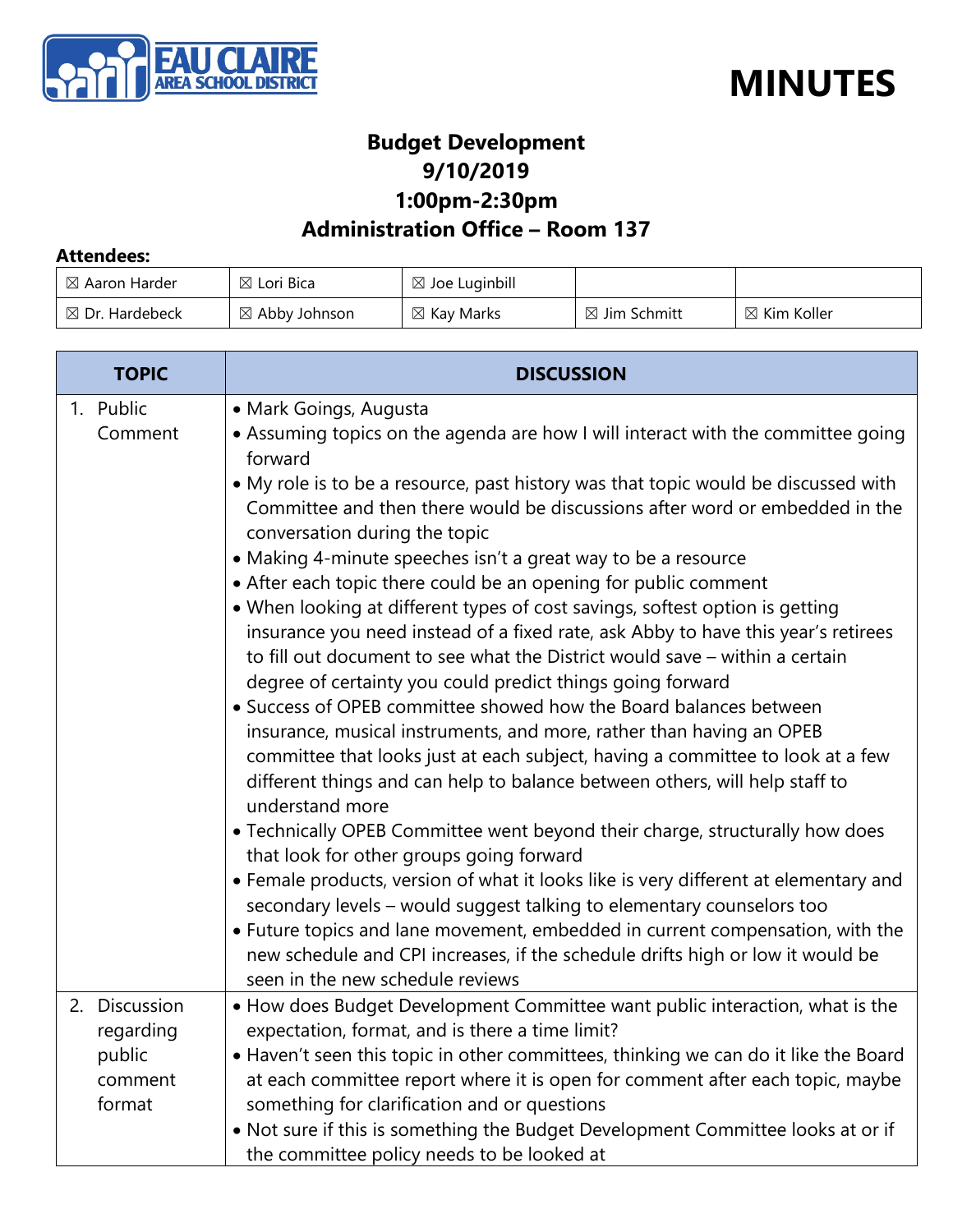| <b>EAU CLAIRE</b><br>AREA SCHOOL DISTRIC         | <b>MINUTES</b>                                                                                                                                                                                                                                                                                                                                                                                                                                                                                                                                                                                                                                                                                                                                                                                                                                                                                                                                                                                                                                                                                                                                                                                                                                                                                                                                       |
|--------------------------------------------------|------------------------------------------------------------------------------------------------------------------------------------------------------------------------------------------------------------------------------------------------------------------------------------------------------------------------------------------------------------------------------------------------------------------------------------------------------------------------------------------------------------------------------------------------------------------------------------------------------------------------------------------------------------------------------------------------------------------------------------------------------------------------------------------------------------------------------------------------------------------------------------------------------------------------------------------------------------------------------------------------------------------------------------------------------------------------------------------------------------------------------------------------------------------------------------------------------------------------------------------------------------------------------------------------------------------------------------------------------|
|                                                  |                                                                                                                                                                                                                                                                                                                                                                                                                                                                                                                                                                                                                                                                                                                                                                                                                                                                                                                                                                                                                                                                                                                                                                                                                                                                                                                                                      |
|                                                  | . Not sure if we operate fully on Roberts Rules or a spin on that, want to be sure<br>that it is kosher for everything across the board<br>• Modeling after the Board meetings could be helpful with discussion after each<br>topic<br>• We need to do something, this or nothing, we cannot engage directly with non-<br>committee members during a meeting, this is the policy<br>• Understand we made these changes, but this room creates separation and the<br>physical space, liked the way we could interact with the people who attend the<br>meetings, needed those extra people to make those decisions, don't know what<br>others in the room know<br>• Powerful examples of when we can interact with the visitors<br>• Policy and Governance – public comment in the beginning and then if there is a<br>guest of a committee they can get a more fluid dialog for a specific topic,<br>welcome to speak on that topic<br>• Why we made these changes, P&G had moved to this room, other committees<br>have been meeting in this room and trying to establish more of a procedure<br>• Like the idea of a smaller group intimate conversations<br>• Having a smaller table and the public comment section after each section can<br>be helpful<br>• Invite public comment at the end of each topic for now and see what happens<br>next |
|                                                  | • Mark - Would have much less at the beginning and more in the middle, fully<br>understand that things come up and want to help answer questions and ask                                                                                                                                                                                                                                                                                                                                                                                                                                                                                                                                                                                                                                                                                                                                                                                                                                                                                                                                                                                                                                                                                                                                                                                             |
|                                                  | questions differently based upon the conversation                                                                                                                                                                                                                                                                                                                                                                                                                                                                                                                                                                                                                                                                                                                                                                                                                                                                                                                                                                                                                                                                                                                                                                                                                                                                                                    |
| 3. Fund Balance<br>and OPEB<br><b>Next Steps</b> | • Fund Balance - Abby did research for Fund Balance policies across Wisconsin<br>• 12 districts responded to the requests, there were varying policies<br>• Overall common theme was related to ranges to avoid short term borrowing<br>• Funding payments may change and will affect our cash flow<br>• Cash flow borrowing was very helpful. Was used 4 times this last year and saved<br>us about \$50,000<br>• Policy and Governance discussed on Monday and the overall consensus was a<br>full Board conversation to make this work for the District as a whole<br>• What can this committee do to help prepare for this conversation?<br>. We are working on the fund balance and we are concerned about the balance,<br>we have a decent policy now, not sure what will happen if we don't meet targets<br>and how will that affect the budget going forward<br>• Fund balance should be the driver for our changes and will structure what<br>comes out of our focus<br>• Are we making this the basis of our actions? And what timeframes do we put<br>around it?<br>. Would not like a range, important to have guiding principles and rules, but<br>leaving it more generic gives flexibility for future boards to make decisions                                                                                                        |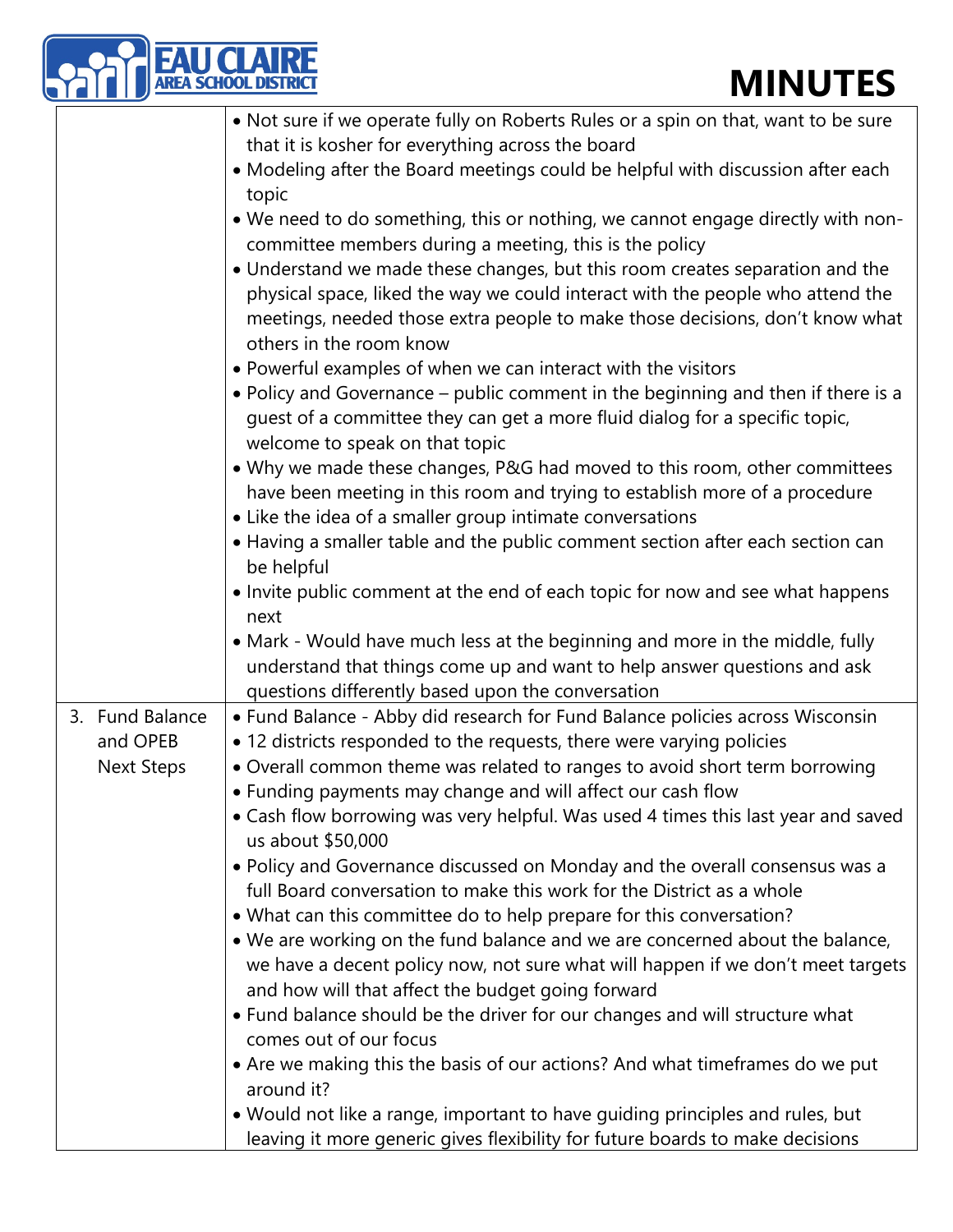

| <b>MINUTES</b>                                                                                                                                                                                                                                                                                                                                                                                                                                             |
|------------------------------------------------------------------------------------------------------------------------------------------------------------------------------------------------------------------------------------------------------------------------------------------------------------------------------------------------------------------------------------------------------------------------------------------------------------|
| • Within the fund balance policy, what are strategies to maintain or strive to, to<br>build the balance the Board supports x, y, z. Helpful tools for the Board now and<br>in the future                                                                                                                                                                                                                                                                   |
| • Fund balance best practices may be a healthy start to the changes<br>• What about just balancing the budget? What if the budget is not balanced,<br>maybe nothing or if not nothing, if the fund is not balanced, the Budget<br>Development Committee will do x, y, z to try to direct certain attention and<br>effort in budget decisions to create a healthy budget<br>• A lot of that happens naturally with Administration and the buildings already |
| • Something to keep in mind, when budgeting, you are hoping to come within 1%<br>of your projections, hopefully it is under not over and in our budget that is<br>about \$1.4M                                                                                                                                                                                                                                                                             |
| • When we think of having a projected budget deficit of \$3.2M we are about<br>double the recommendations                                                                                                                                                                                                                                                                                                                                                  |
| • In many states you must have a balanced budget, but having $+$ or $-$ 1% is a<br>good target to start                                                                                                                                                                                                                                                                                                                                                    |
| . Wisconsin has helped us be flexible and the recent trend has been that there is<br>more support from the Governor and includes the ability to edit the budget<br>• Starting with small steps and promising bigger steps. We will wait to see what                                                                                                                                                                                                        |
| happens, but as you look at the fund balance, as an Administrative Team we<br>have taken cost effective measures to balance                                                                                                                                                                                                                                                                                                                                |
| • We have looked for several creative strategies to balance the budget<br>• And at some point, you hope to reinvest in the fund balance<br>• It is okay to have a range, but if nothing else it helps the Board to note we may                                                                                                                                                                                                                             |
| be heading in a direction that we need to be looking into<br>• There is the percent range that the creditors look at for borrowing                                                                                                                                                                                                                                                                                                                         |
| • What is the lowest range that you could have without drawing on the line of<br>credit, but what is the upper range where you want to get to where the District<br>is healthy?                                                                                                                                                                                                                                                                            |
| • Has the budget ever been healthy? At a minimum for the last 12 years ECASD<br>have short term borrowed                                                                                                                                                                                                                                                                                                                                                   |
| • We were one of the latest borrowers in November and then first to pay off in<br>August                                                                                                                                                                                                                                                                                                                                                                   |
| • Most districts are borrowing now and again throughout the school year<br>• Structurally what do we need to do to avoid short term borrowing, are there any<br>levers that we can push now to avoid that?                                                                                                                                                                                                                                                 |
| • Much of this is due to cash flow and is out of our control, timing of property tax<br>and State aid payments                                                                                                                                                                                                                                                                                                                                             |
| • A balanced budget may help because cash needs are greater at certain times of<br>the year - If you are in 35-40% range you are better able to bridge the gaps<br>• Even with the line of credit we did have to borrow, but borrowed the minimum                                                                                                                                                                                                          |
| we needed<br>• Some of the balance is liquid, but most is property                                                                                                                                                                                                                                                                                                                                                                                         |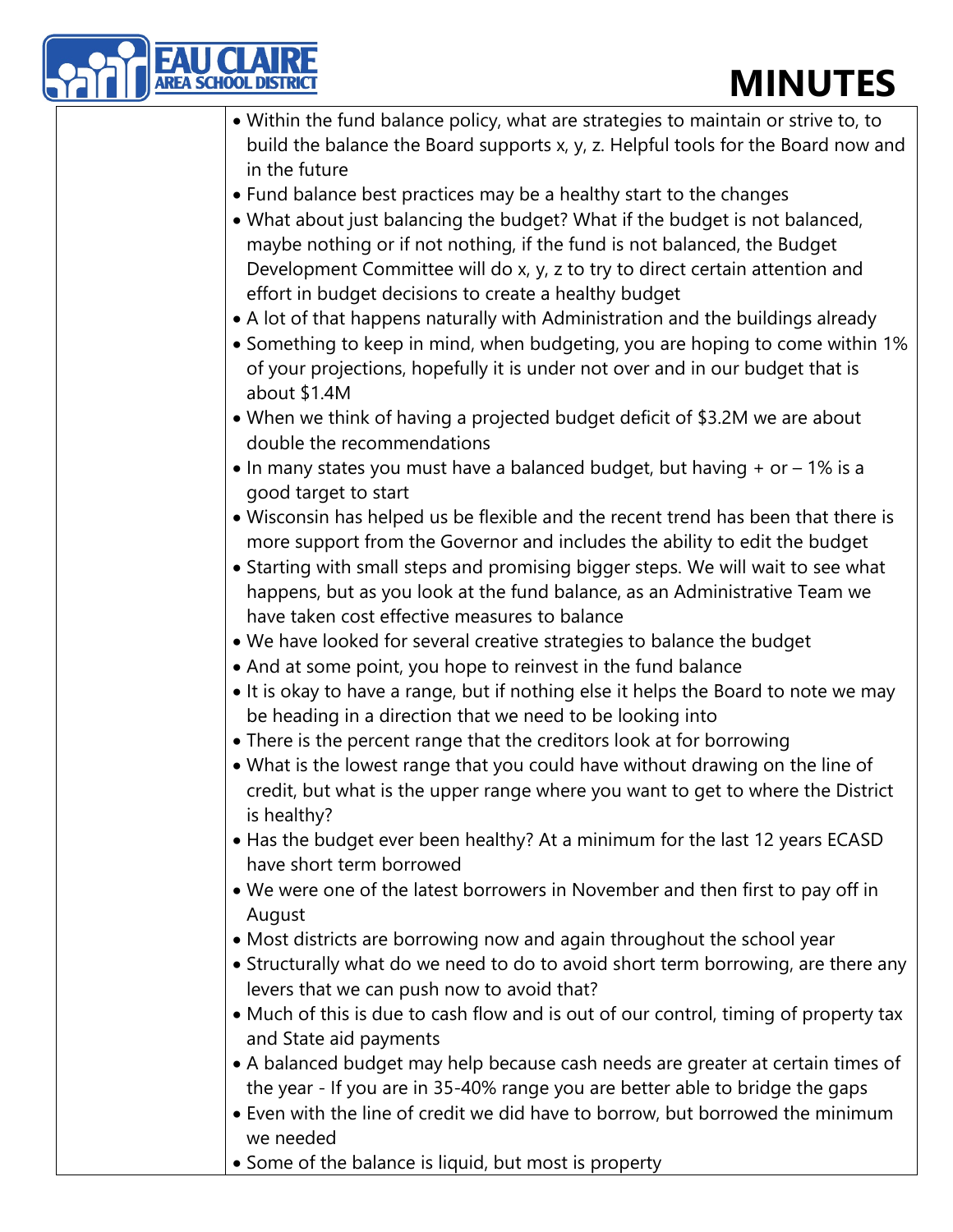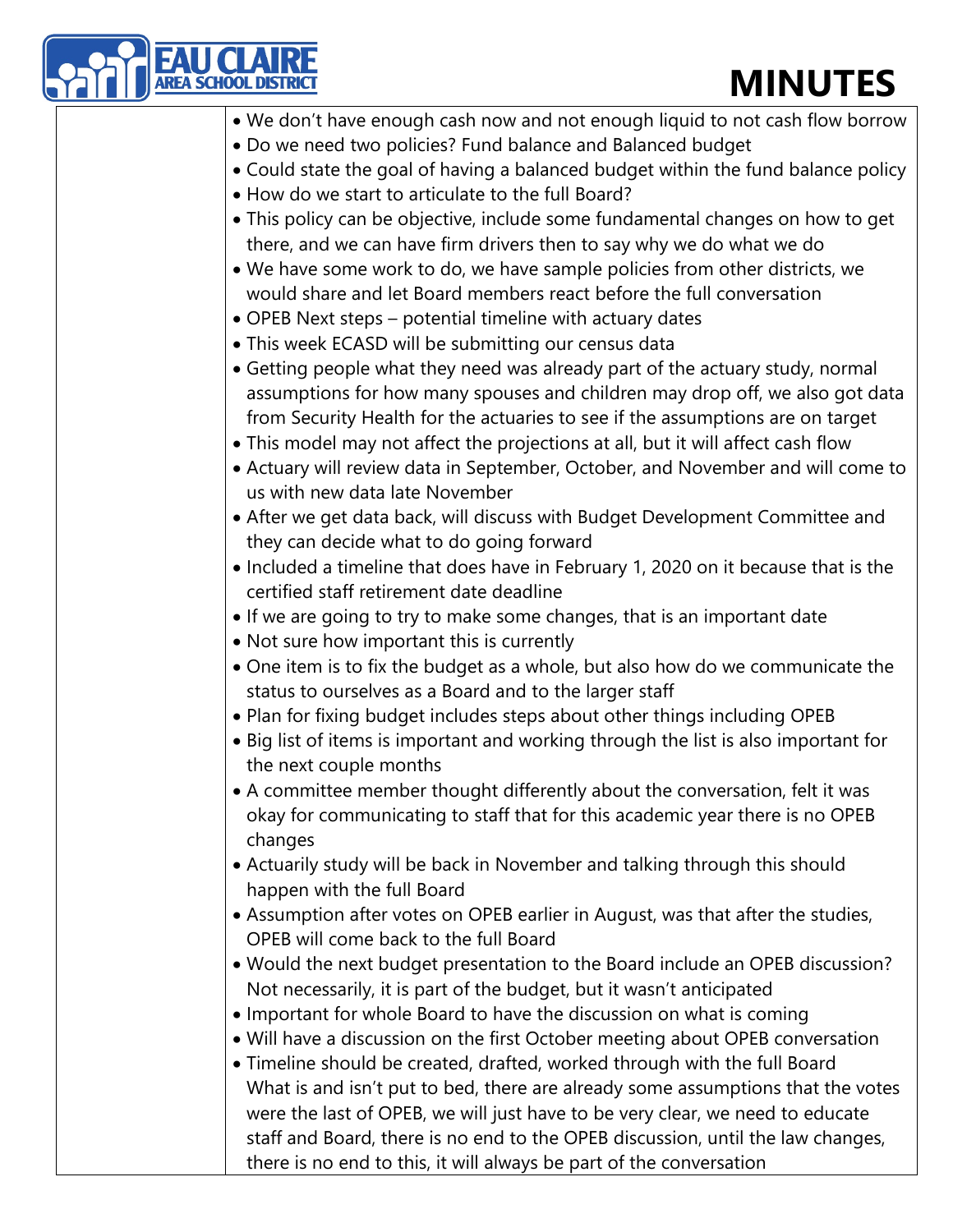|                           | <b>AREA SCHOOL DISTRIC</b><br><b>MINUTES</b>                                                                                                                                                                                                                                                                                                                                                                                                                                                                                                                                                                                                                                                                                                                                                                                                                                                                                                                                                                                                                                                                                                                                                                                                                                                                                     |
|---------------------------|----------------------------------------------------------------------------------------------------------------------------------------------------------------------------------------------------------------------------------------------------------------------------------------------------------------------------------------------------------------------------------------------------------------------------------------------------------------------------------------------------------------------------------------------------------------------------------------------------------------------------------------------------------------------------------------------------------------------------------------------------------------------------------------------------------------------------------------------------------------------------------------------------------------------------------------------------------------------------------------------------------------------------------------------------------------------------------------------------------------------------------------------------------------------------------------------------------------------------------------------------------------------------------------------------------------------------------|
|                           | • Current Board cannot pass a moratorium for future Boards to not look at OPEB<br>. We can talk about what we are doing and what timelines look like<br>• Communication with staff is very important on why the conversation will<br>continue - Trying to get a timeline together<br>• OPEB Timeline first and then a second timeline for other items to talk about<br>• Started a list of items that needs to be addressed<br>• If talking about the budget as a whole, what are things that are easily looked at<br>that are low hanging fruit<br>. Outsourcing in general, level movement, instruments, on the document the fund<br>column - adding dollars from outside sources, foundation, and granting<br>agencies<br>• For open positions into increments, we already utilize with the overload model<br>to help with some of that<br>• Two lists – things that are outstanding topics of conversation and ideas to help<br>balance the budget<br>• Meal pricing needs to be in Fund 50, it is run like a business and will not affect<br>overall District fund balance<br>• Reorganization should be on the list as well meaning, Instructional Coaches, use<br>of the staff across the district, there may be a few things like this that we can<br>look at and accept or reject and for what reason                   |
|                           | • Restructuring means at every level, are you looking at how we staff, including<br>support staff, administration, an educational model at the UW was going from<br>four administrators down to one and one and a half assistants                                                                                                                                                                                                                                                                                                                                                                                                                                                                                                                                                                                                                                                                                                                                                                                                                                                                                                                                                                                                                                                                                                |
| 4. Compensation<br>Equity | • Wanted Budget Development Committee to get this topic in front of the Board<br>• There is a group that identifies as Glitch Group – have quantified their<br>reasonings and it includes about 15 to 20 people with 2008 or 2009 hire dates<br>• The group collected data on their particular leap frogging from staff coming in<br>from outside of the District<br>• Email was sent out to all Board members last month about this group<br>• This is a question that we need to sort out what and how to proceed?<br>• This is a subset of everyone that identifies as the Gap Group<br>• Their claim is subjective, and it can be quantified. They can provide consistent<br>examples of people coming from outside the District with same or less<br>experience and they are getting a level more<br>• The Board needs to be committed to a process<br>• Give us your concerns and we will determine a process if the claim has the<br>ability to move on the scale<br>• The total affected is not an infinite number, could be 500 people, but it could be<br>less<br>• How is it similar or different from what we did last time?<br>• Was lumped in by staff last time with the transition to the new salary scale<br>• Have staff prove why they are needing to move, and each item would be<br>considered individually |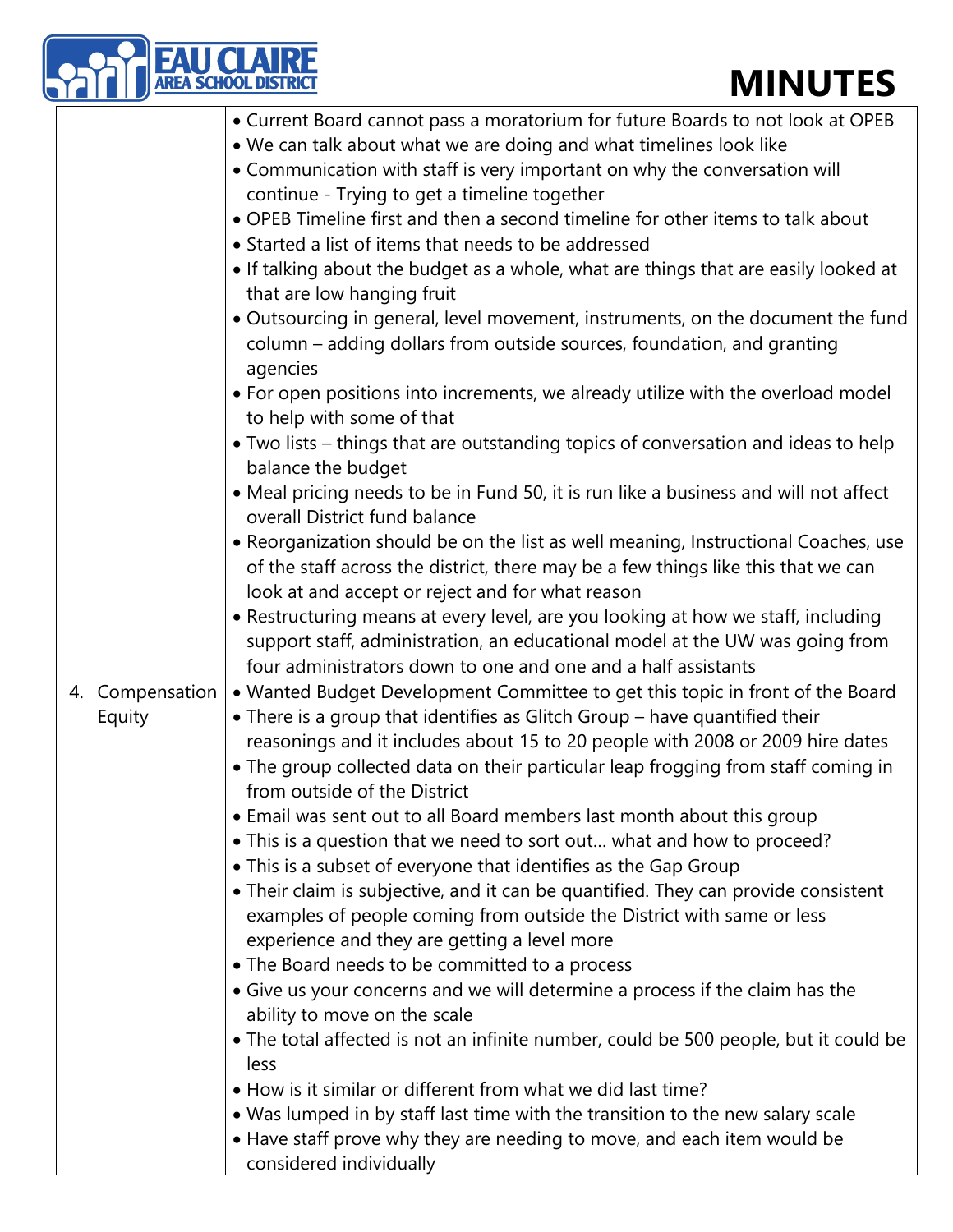